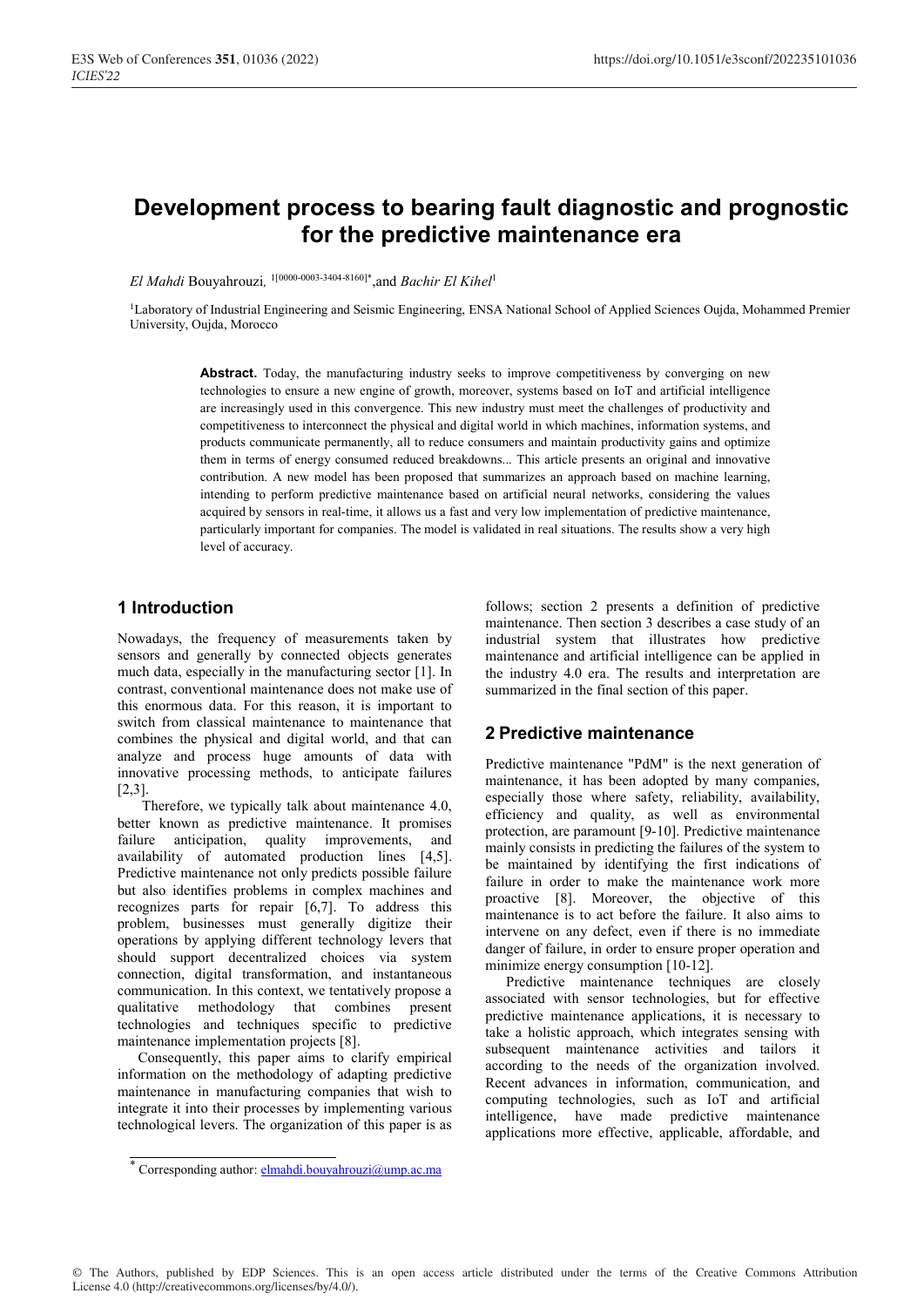commonplace, and available for all kinds of industries [12,13]. To meet this challenge, companies need to digitize their processes by implementing various technological levers, which should promote decentralized decisions through system connectivity, digital transformation, and real-time communication [14,15].

# **3 Case study**

#### **3.1 Description of the test bench**

A test bench for water filtration has been developed. This test bench aims at characterizing the attenuation efficiency of physical quantities such as vibrations, temperature, power consumption... As well as the performance of electrical components, for example, the motor, the bearings, the pump, under controlled conditions.

The experiments are performed on the test bench, as shown in figure 1.

This test stand is a very interesting alternative for testing bearing defects such as inner and outer ring defects.

The test bench is composed of two main blocks:

- <u>A power supply</u>: contain a bearing, a motor, couplings, a gear.

- A filtration block: contain the pump, two tanks, and a filtration system.

#### **3.2 Global architecture of diagnostic system based on new technologies**

Digitalization presents a modern generation of meters that is characterized by advanced communication and processing technologies. This reinvention offers the capacity of bidirectional communication ensuring feedback of information and dematerializing the intervention on the infrastructure (sensors and meters) and data processing in real-time, as illustrated in figure 1. The industrialists using this reinvention can subsequently follow the physical quantities of the plant in real-time and control their equipment in an optimized and effective way.



**Fig. 1.** Process of implementing predictive maintenance.

#### **3.3 Digitalization of test bench**

#### *3.3.1 Modeling*

According to the test bench, we have:

- A driving machine: motor.
- Drive systems: couplings, bearings, gears.
- The driving machines: a pump, speed reducer.

According to this, we can model our testbed as



**Fig. 2.** Modeling of the test bench.

#### *3.3.2 Observability of the existing state*

Several failure modes were identified in the test rig, including bearing, motor, coupling and pump failures. Then, the physical quantities to be monitored in each component were drawn shown in Table 1.

**Table 1.** Identifications of failures modes.

| Organs  | Failure<br>mode | Physical<br>phenomenon    | Actions                    |  |
|---------|-----------------|---------------------------|----------------------------|--|
| Bearing | Warm-up         | Ring defect               | Temperature<br>measurement |  |
|         | Vibration       |                           | Accelerometer              |  |
| Motor   | Warm-up         | Ring defect               | Thermal<br>imaging         |  |
|         | Vibration       |                           | Vibration<br>analysis      |  |
|         | Groaning        | Elimination of a<br>phase | Noise                      |  |
|         | Power           | Unbalance                 | Power analyzer             |  |
|         | consumptio<br>n | Misalignment              |                            |  |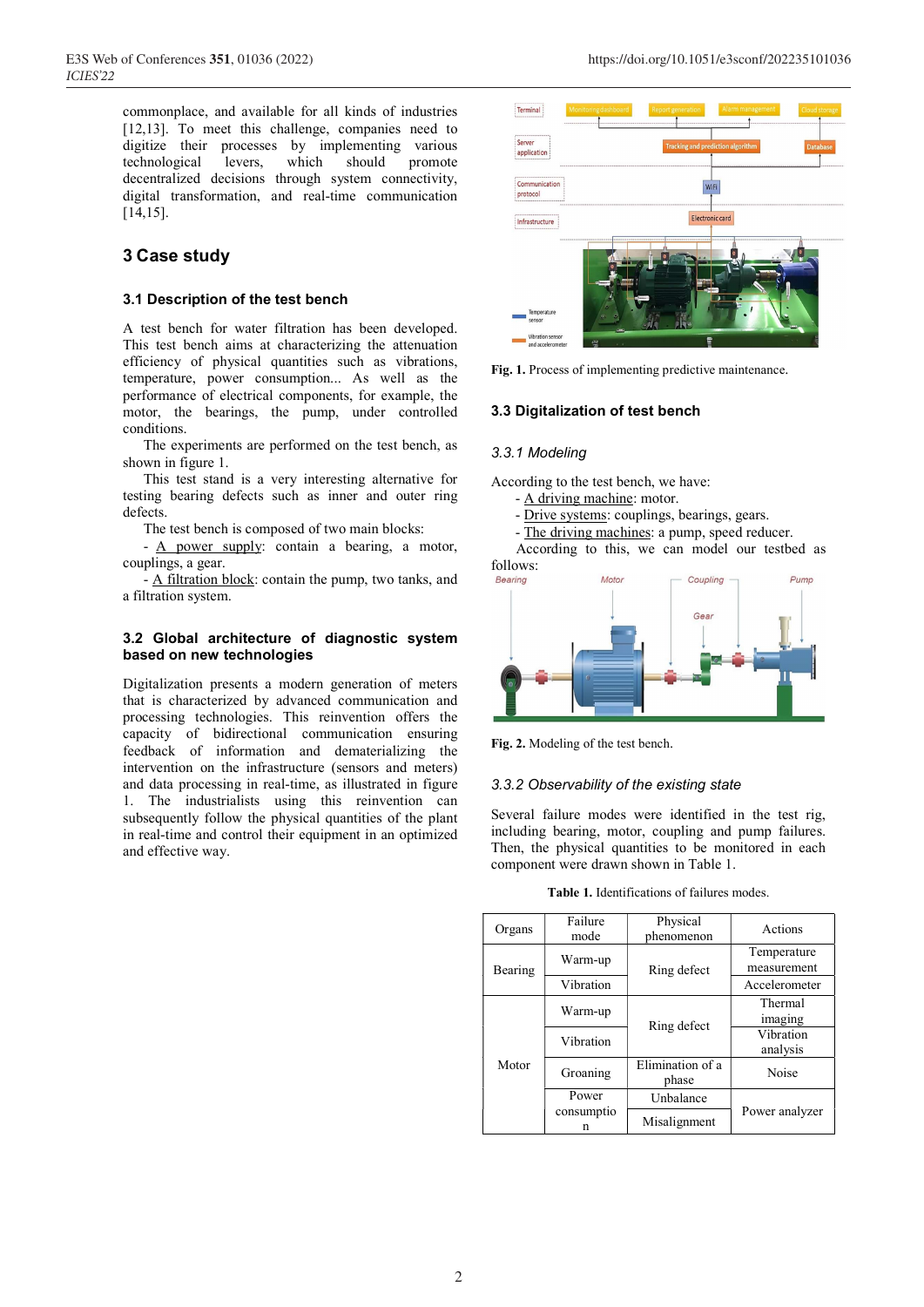| Couplin | Sound      | Dressage/utiliza<br>tion | Noise                  |
|---------|------------|--------------------------|------------------------|
| g       | Vibration  | Unbalance                | Vibration<br>analysis  |
| Gearing | Vibration  | Pinion crack             | Vibration<br>analysis  |
| Pump    | Leakage    | Seal leakage             | Compressed air,<br>gas |
|         | Temperatur | Fault in the             | Temperature            |
|         |            | pump                     | measurement            |

#### *3.3.3 Definition of the data model*

At this level, the objective is to provide monitoring data to track the health of components and equipment in realtime. This data is collected from various sensors installed at various locations and retrieved by a dedicated logging file and stored in a database. It is then preprocessed and normalized to ensure that it is complete, reliable, and ready for processing.

#### *3.3.3 Defining the analysis model*

#### - Description of the bearing studied.

In the case of our project, we have focused first on the defects and malfunctioning of the bearings, and then we will treat the other organs. The tested bearing is the "6205-Z" type with the characteristics, shown in Table 2, and is installed to support the shaft. To create a defect in the bearing, a force is applied to the bearing.

**Table 2.** Features of rolling bearings 6205-Z.

| Bearing<br>type | Pitch<br>diamete | Ball<br>diameter | Number<br>of balls | <b>BPFI</b> | <b>BPFO</b> |
|-----------------|------------------|------------------|--------------------|-------------|-------------|
|                 |                  |                  |                    |             |             |
| $6205-Z$        | $52 \text{ mm}$  | $25 \text{ mm}$  |                    | $5.43$ fr   | $3.57$ fr   |

#### - Description of the databases.

Our database contains speed and acceleration measurements for three different bearing states, the first state describes measurements for a healthy bearing, the second state describes measurements for a bearing that contains a failed inner ring and the third contains a defect in the outer ring. For our project, we will use only 1000 samples for each bearing state which are considered sufficient to build an MLP type network. So, we have a database that contains 3000 data in total.

The next step is to build the different databases to be used; first, we will divide our complete database in three parts: a learning database which is equal to 70% of the complete database, a second database called validation database containing 15% and the rest, that is to say 15% of the complete database is for the test of the algorithm (as shown in Table 3).

|  | <b>Table 3.</b> Sampling of the training base. |  |  |  |
|--|------------------------------------------------|--|--|--|
|--|------------------------------------------------|--|--|--|

| Speed    | Acceleration | Output                   |
|----------|--------------|--------------------------|
| 0.445645 | 0.845878     | Healthy Bearing          |
| 0.423693 | 0.846345     | <b>Healthy Bearing</b>   |
| 0.343449 | 0.111907     | Inner Ring Defect        |
| 0.341498 | 0.111265     | Inner Ring Defect        |
| 0.504181 | 0.21331      | <b>Outer Ring Defect</b> |
| 0.595819 | 0.213117     | Outer Ring Defect        |

## **4 Result and discussion**

#### **4.1 Architecture of our neural network for bearing diagnosis**

We have a problem with type "classification", which means that the output is discrete, and it can take only one state, either healthy or faulty according to the value of the acceleration and the speed.

Our neural network architecture works as shown in figure 3.



**Fig. 3.** Neural Network Architecture.

 - Two neurons in input: it is the acceleration and the speed; these neurons receive the information of the external environment to transmit it to the network.

 - 512 neurons in the hidden layer, which performs processing on the signal received from the input neurons and typically transmits it to the output layer to obtain the desired results and contains.

 - Three output neurons: their function is to output the results processed by the hidden layer, and which describe the rolling state.

 We have the acceleration and velocity data received by the sensors that we normalized and vectorized, then we introduced them into our network, which means that we performed a series of matrix operations on these input data. For each layer, we multiply the inputs by the weights "ω" and then add a bias "b", then we apply the activation function "Tanh" to the result, we repeat this process until we reach the last layer. The final value of the output is our prediction. Concerning the training algorithm, we used the Adam Optimization Algorithm.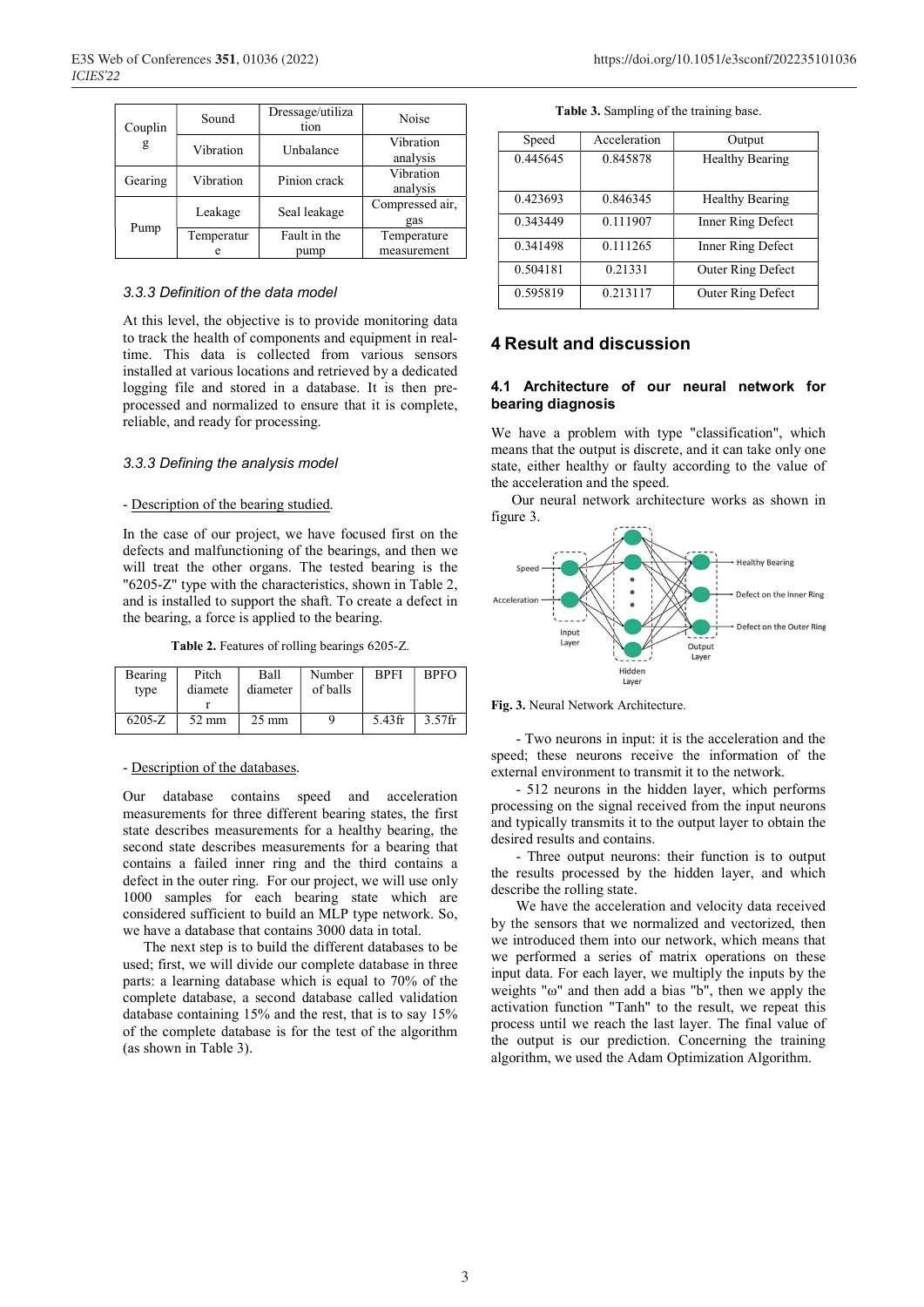#### **4.2 Model performance**



**Fig. 3.** Representation of the precision function of the model.



**Fig. 4.** Representation of loss function of the model.

The accuracy and loss of our model are shown in figures 3 and 4.

We can see that the accuracy of our model reaches 100% just at 10 epochs and the loss equals  $= 0.001$ .



**Fig. 5.** Bearing operating modes.

For figure 5, it represents the torque of the speed and acceleration belonging to the test base as a function of failure mode, the red curve shows the target operating modes (Target), the blue curve shows the results obtained from the network (Final Output), and for H-B-1, I-B-2 and O-B-3, they represent respectively healthy bearing, inner ring defect and outer ring defect. The prognostic results obtained show that our prediction (Final out-put) is identical to the target during the whole experiment. These results can be explained by the fact that our model is very efficient and highly sensitive to bearing degradation.

## **5 Conclusion**

In summary, the proposed methodology focused on the implementation of predictive maintenance for diagnosis and prognosis of bearing condition. This study confirmed the feasibility of the methodology developed to efficiently implement predictive maintenance. In this manner, it was applied to a real context of a test bench.

 This methodology is based on the implementation of a process composed of the extraction of data (speed and acceleration) from the sensors, the learning of the degradation data using a neural network and its associated algorithm, and the exploitation of a dedicated model for the estimation of the state of health and the calculation of the bearing life.

 The results obtained from this application and the extensive study on the testbed show better results compared to other algorithms that are already used. This could be explained by working with a neural network model based on the classification problem.

Therefore, these results are certainly promising for the industry 4.0 era and more specifically for predictive maintenance.

 For the rest of this work, we will adopt the same model for the whole testbed to diagnosis and prognosis all the testbed faults. For future work, we will consider applying our methodology in an industrial plant.

#### **References**

- 1. A. Al-Fuqaha, M. Guisani, M. Mohammadi, M. Aledhari, and M Ayyash, *Internet of Things: A Survey on Enabling Technologies, Protocols, and Applications.* IEEE Commun. Surv. Tutor, 17, 4, pp. 2347–2376 (2015).
- 2. C. Okoh, R. Roy, and J. Mehnen, *Predictive Maintenance Modelling for Through-Life Engineering Services*, Procedia CIRP, **59**,196–201 (2017).
- 3. L. Silvestri, A. Forcina, V. Introna, A. Santolamazza, and V. Cesarotti, *Maintenance transformation through Industry 4.0 technologies: A systematic literature review*, Comput. Ind.,**123**, 103335 (2020).
- 4. B. Einabadi, A. Baboli, and M. Ebrahimi, *Dynamic Predictive Maintenance in industry 4.0 based on real time information: Case study in automotive industries*. IFAC-Pap., **52**, 13, 1069–1074 (2019).
- 5. T. Zonta, C. A. da Costa, R. da Rosa Righi, M. J. de Lima, E. S. da Trindade, and G. P. Li, *Predictive maintenance in the industry 4.0: A systematic literature review*, Comput. Ind. Eng., **150**, 106889 (2020).
- 6. A. El Kihel, Y. El Kihel, A. Bakdid, H. Gziri, I. Manssouri, D.Amegouz, *Optimization of industrial energy efficiency by intelligent predictive maintenance tools case of misalignment of an industrial system*, in IEEE 2nd International Conference on Electronics, Control, Optimization and Computer Science, ICECOCS, **9314505** (2020).
- 7. A. Elkihel, I. Derouiche, Y. Elkihel, A. Bakdid, and H. Gziri, *Artificial intelligence based on the neurons networks at the service predictive bearing*", in 6th International Conference on Wireless Technologies,